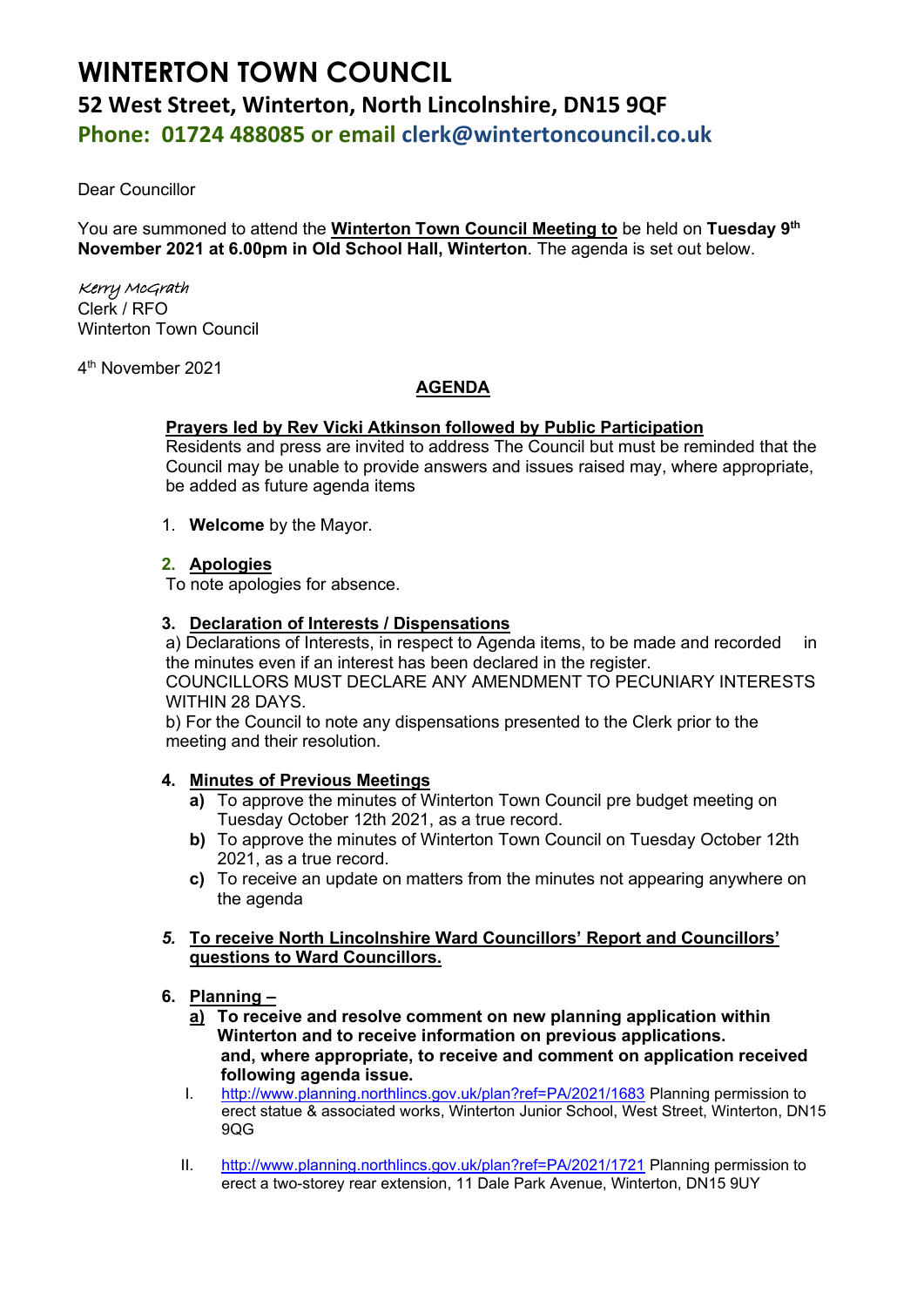III. [http://www.planning.northlincs.gov.uk/plan?ref=PA/2021/1909](https://gbr01.safelinks.protection.outlook.com/?url=http%3A%2F%2Fwww.planning.northlincs.gov.uk%2Fplan%3Fref%3DPA%2F2021%2F1909&data=04%7C01%7Crfo%40wintertoncouncil.co.uk%7C65f1cfd1554747bc0f4c08d99de2f95b%7C1901833ec75843e2a83efb7032ea34cb%7C0%7C0%7C637714420432058915%7CUnknown%7CTWFpbGZsb3d8eyJWIjoiMC4wLjAwMDAiLCJQIjoiV2luMzIiLCJBTiI6Ik1haWwiLCJXVCI6Mn0%3D%7C1000&sdata=A2ZmnsqGfwFYkp%2F3gVTIVJ%2BkEeCmBaJzfmd6WYtlDco%3D&reserved=0) Planning application to vary condition 4 of PA/2021/1426 to allow for a change in opening hours to include Wednesdays, and longer opening hours on a Saturday from 10am to 8pm6 Park Street, Winterton, DN15 9UA

# **b) Planning decisions**

- i. PA/2021/1275 erect a single detached garage and electricity substation on land rear of 44, 46 and 48 North Street, Winterton Granted with conditions.
- ii. PA/2020/1472 replace two windows with UPVC to front of property at 16 Queen Street, Winterton, DN15 9TT – refused
- iii. PA/2021/1493 build a three-bedroom dormer bungalow and alter the existing garage at Windy Ridge Barn, Thealby Lane, Winterton, DN15 9TG - Refused

# **c) Other planning matters.**

i. To consider letter from Old Barn Tea room and resolve response.

# **7. Audit**

To **receive** the Interim Internal Audit and **resolve** recommendations.

## **8. Police Matters**

To receive an update on the ASB meeting and subsequent Local Police team meeting, and resolve actions where appropriate.

## **9. All Saints Church Matters**

- a) To receive an update on Church Wall.
- b) To consider and resolve writing to PCC for an update on Church building and ground works.

## **10. Environmental Matters**

- a) **To receive an update** on Grass Cutting by Glendale and **resolve** to end contract and commence tender process for verge cutting in Winterton for the remaining year of 3 year contract.
- b) To resolve to change name from Winterton Snow warden to adverse weather warden.

## **11. Allotments**

To receive an update on allotments and resolve matters arising.

## **12. Christmas**

- a) To receive an update on plans for Christmas light switch on & Carol singing event.
- b) To **resolve** to purchase the new Christmas lights.

## 13. **Financial**

a) **To approve** WTC payments for October 2021

b) **To approve** WCP payments for October 2021

c) **To receive**, for information, receipts, bank reconciliations to October 31st 2021 Council Detail report to 31<sup>st</sup> October 2021 - as attached.

# **8 Future Agenda Items**

To **note** any items Councillors wish to agenda for the next or future meetings.

# **9 Date of next Meeting**

To **confirm** the date and time of the next Full Town Council meeting